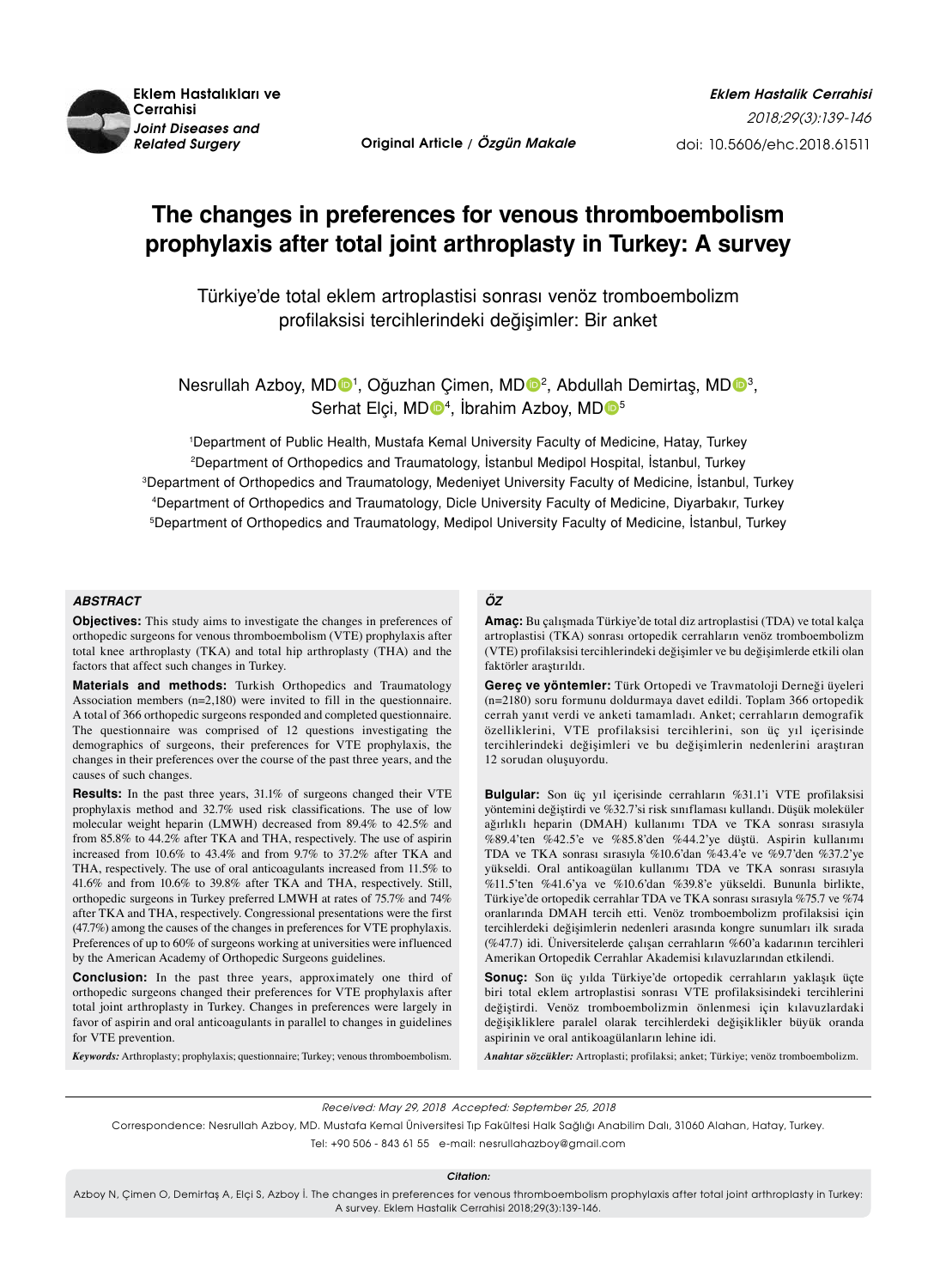Total knee arthroplasty (TKA) and total hip arthroplasty (THA) are the most commonly performed operations in orthopedic surgery. Patient satisfaction and survival rates after total joint arthroplasty (TJA) are satisfactory.<sup>[1]</sup> The number of TJAs are increasing. Venous thromboembolism (VTE) remains as a serious complication following TJA.[2] The number of VTEs are also increasing in correlation with the number of operations. This is reflected as increased cost in the country's economy.[3]

The optimal method for VTE prophylaxis after TJA remains controversial. In parallel with new surgical techniques, pain management protocols, neuroaxial anesthesia methods, early mobilization, and individualized VTE prophylaxis gained popularity to provide both effective VTE prophylaxis and prevent major and minor bleeding complications.<sup>[4-6]</sup>

Guidelines recommending mechanical and pharmacological methods for VTE prophylaxis are regularly renewed. These include the American College of Chest Physicians (ACCP),<sup>[7]</sup> the American Academy of Orthopedic Surgeons (AAOS),<sup>[8]</sup> and the National Institute for Health and Care Excellence.[9] In parallel to new scientific developments, these guidelines sometimes change their recommendations. However, the alignment of orthopedic surgeons with the guidelines may differ due to their experiences and the facilities of the hospitals they work. This issue has been investigated in several studies.<sup>[9,10]</sup> Therefore,

#### **Table I**

#### Survey questions

- 1. Specify the institution you are working in.
- 2. Please indicate your academic position.
- 3. How many years have you been a specialist?
- 4. How many primary arthroplasty cases do you perform per month?
- 5. How many arthroplasty revisions cases do you perform per month?
- 6. What are your preferred venous thromboembolism prophylaxis options for knee arthroplasty?
- 7. What are your preferred thromboembolic prophylaxis options for hip arthroplasty?
- 8. Do you use risk classification to assess the risk of developing venous thromboembolism after arthroplasty?
- 9. Did you change your venous thromboembolism prophylaxis method after arthroplasty in the past three years?
- 10. What we your previous venous thromboembolism prophylaxis options for knee arthroplasty?
- 11. What we your previous venous thromboembolism prophylaxis options for hip arthroplasty?
- 12. What we effective in changing your preference for venous thromboembolism prophylaxis?

in this study, we aimed to investigate the changes in preferences of orthopedic surgeons for VTE prophylaxis after TKA and THA and the factors that affect such changes in Turkey.

## **MATERIALS AND METHODS**

This study was conducted between April 2017 and June 2017. Data of the study were obtained through an online survey from 366 orthopedic surgeons registered in Turkish Orthopedics and Traumatology Association database (n=2, 180) in 2016 and currently performing knee and hip arthroplasty. For this purpose, a draft questionnaire was prepared containing questions about the preferred VTE prophylaxis methods after TKA and THA and changes in preferences in the past three years. Five experienced surgeons operating more than 100 arthroplasties per year were consulted to evaluate the questionnaire. The questionnaire was finalized according to

**Table II**

| Demographic data |  |
|------------------|--|
|                  |  |

|                                           | n   | $\%$ |
|-------------------------------------------|-----|------|
| Workplace                                 |     |      |
| <b>District State Hospital</b>            | 46  | 12.6 |
| Provincial State Hospital                 | 54  | 14.8 |
| Research and Training Hospital            | 84  | 23.1 |
| Private Hospital                          | 87  | 23.9 |
| <b>University Hospital</b>                | 93  | 25.5 |
| Academic position                         |     |      |
| Operator                                  | 238 | 65.6 |
| Assistant professor                       | 39  | 10.7 |
| Associate professor                       | 48  | 13.2 |
| Professor                                 | 38  | 10.5 |
| Expertise time (years)                    |     |      |
| $0 - 5$                                   | 128 | 35.1 |
| $5-10$                                    | 80  | 21.9 |
| $10 - 15$                                 | 48  | 13.2 |
| $15 - 20$                                 | 46  | 12.6 |
| 20-30                                     | 45  | 12.3 |
| >30                                       | 18  | 4.9  |
| Number of primary arthroplasty per month  |     |      |
| $1 - 5$                                   | 144 | 39.6 |
| $5-10$                                    | 97  | 26.6 |
| $10 - 20$                                 | 62  | 17   |
| 20-30                                     | 36  | 9.9  |
| >30                                       | 25  | 6.9  |
| Number of revision arthroplasty per month |     |      |
| Do not revise                             | 118 | 32.7 |
| $1 - 5$                                   | 218 | 60.4 |
| $5-10$                                    | 19  | 5.3  |
| $10 - 20$                                 | 5   | 1.4  |
| >20                                       | 1   | 0.3  |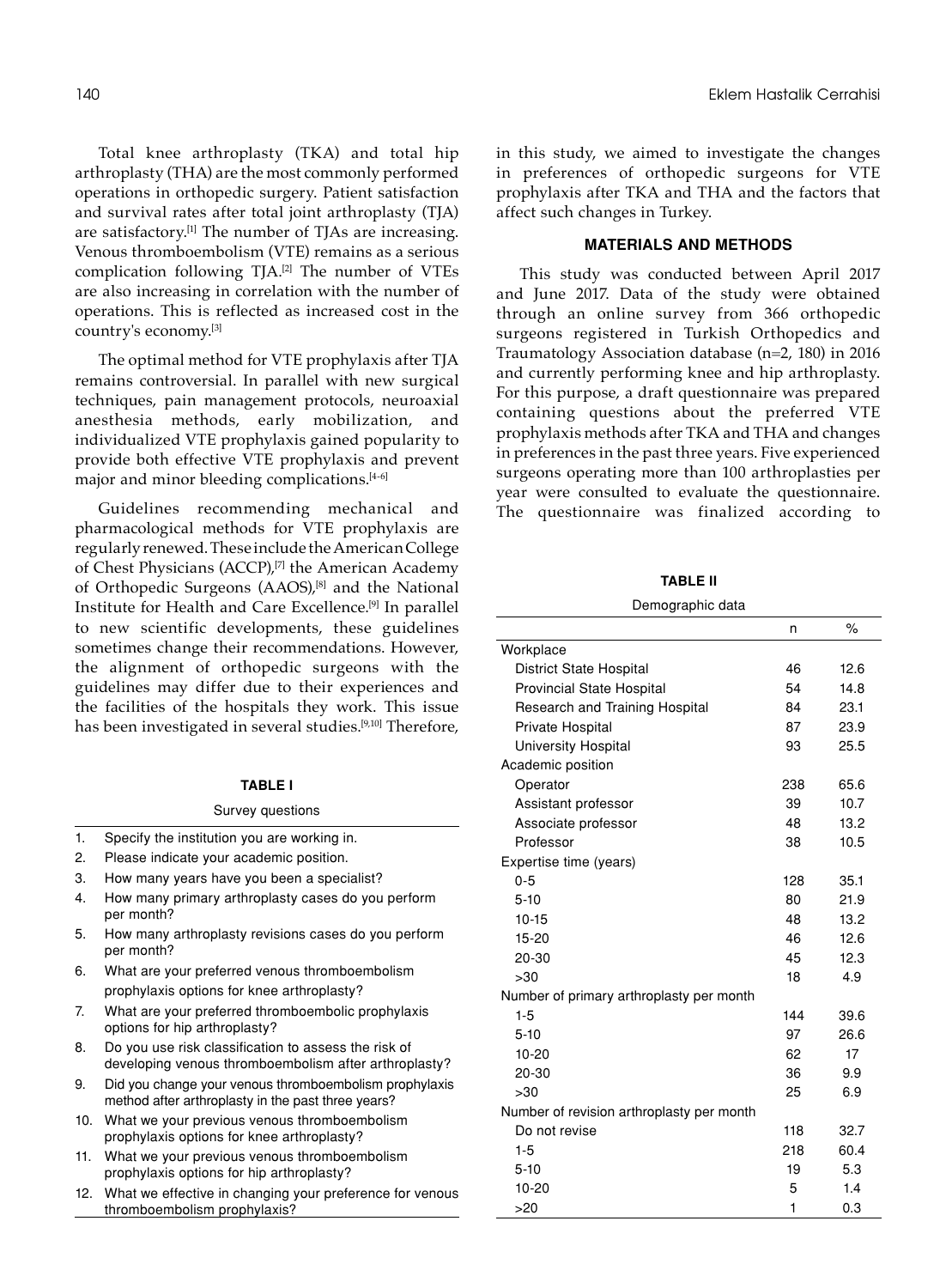their suggestions. The questionnaire consisted of 12 questions investigating the demographics of surgeons, preferences for VTE prophylaxis, and factors influencing changes in prophylaxis preferences over the past three years (Table I).

## **Statistical analysis**

All data were recorded in the IBM SPSS version 22.0 software (IBM Corp., Armonk, NY, USA). Descriptive statistics and chi-square test were used in the analysis of the data. Values of  $p<0.05$  were considered statistically significant.

## **RESULTS**

Of the 366 surgeons participating in the survey, 46 (12.6%) were working in district state hospitals, 54 (14.8%) in provincial state hospitals, 84 (23.1%) in education and research hospitals, 87 (23.9%) in private hospitals and 93 (25.5%) in university hospitals. Regarding academic positions, 238 (65.6%) operators, 39 (10.7%) assistant professors, 48 (13.2%) associate professors, and 38 (10.5%) professors participated in the survey (Table II).

An investigation of the surgeons' preferences for VTE prophylaxis revealed that low molecular weight heparin (LMWH) was the most commonly used method after TKA (75.7%) and THA (74%) (Table III). Of the 366 surgeons participating in the survey, 113 (31.1%) changed their VTE prophylaxis preferences. Surgeons working in the provincial government hospitals preferred to change their VTE prophylaxis method the least (22.2%) while surgeons working in private hospitals changed the most (40.2%). However, there was no significant difference between surgeons in terms of the hospitals they worked (p>0.05) (Table III). Associate professors changed their VTE prophylaxis method the most (40.4%) while operators changed the least (28.3%). However, there was no significant difference between academic positions in terms of VTE prophylaxis change (p>0.05) (Table IV).

Among the 113 surgeons who changed their VTE prophylaxis, the most preferred agents were aspirin and oral anticoagulants (Table V). In the past three years, aspirin usage increased from 10.6% to 43.4% and from 9.7% to 37.2% after TKA and THA, respectively. In the same period, the use of oral anticoagulants increased from 11.5% to 41.6% and from 10.6% to 39.8% after TKA and THA, respectively. Aspirin was preferred most by professors (54.2%) and least by operators (32%). Oral anticoagulants were preferred most by assistant professors (42.8%) and least by professors (25%).

Factors influencing VTE prophylaxis changes were congressional presentations (46%), followed by problems encountered by patients when using drugs (40%) and colleagues' practices (39%) (Table VI).

 Regarding academic positions, professors mostly considered AAOS guidelines (58.3%), while associate professors considered research studies (73.7%) to change their VTE prophylaxis method after TJA (Table VII).

According to the institutions of surgeons who changed their VTE prophylaxis, 60% of surgeons

| Venous thromboembolism prophylaxis preferences |     |      |          |          |  |  |  |  |  |  |
|------------------------------------------------|-----|------|----------|----------|--|--|--|--|--|--|
|                                                |     | Knee |          | Hip      |  |  |  |  |  |  |
| Preference                                     | n   | ℅    | n        | ℅        |  |  |  |  |  |  |
| Warfarin                                       | 1   | 0.3  | $\Omega$ | $\Omega$ |  |  |  |  |  |  |
| LMWH 15 days                                   | 156 | 42.6 | 89       | 24.3     |  |  |  |  |  |  |
| LMWH 30 days                                   | 127 | 34.7 | 185      | 50.5     |  |  |  |  |  |  |
| Oral anticoagulant agent 15 days               | 25  | 6.8  | 5        | 1.4      |  |  |  |  |  |  |
| Oral anticoagulant agent 30 days               | 35  | 9.6  | 55       | 15       |  |  |  |  |  |  |
| Mechanical leg pump                            | 29  | 7.9  | 28       | 7.7      |  |  |  |  |  |  |
| Aspirin 100 mg 2x1 (2 weeks)                   | 11  | 3    | 9        | 2.5      |  |  |  |  |  |  |
| Aspirin 100 mg 2x1 (6 weeks)                   | 35  | 9.6  | 30       | 8.2      |  |  |  |  |  |  |
| Aspirin 300 mg 2x1 (2 weeks)                   | 4   | 1.1  | 3        | 0.8      |  |  |  |  |  |  |
| Aspirin 300 mg 2x1 (6 weeks)                   | 6   | 1.6  | 9        | 2.5      |  |  |  |  |  |  |
| $LMWH + aspirin$                               | 51  | 13.9 | 46       | 12.6     |  |  |  |  |  |  |
| Only mechanic prophylaxis                      | 4   | 1.1  | 3        | 0.8      |  |  |  |  |  |  |
| Vena cava filter                               | 3   | 0.8  | 4        | 1.1      |  |  |  |  |  |  |
| Others                                         | 20  | 5.5  | 21       | 5.7      |  |  |  |  |  |  |

**Tablo III**

LMWH: Low molecular weight heparin.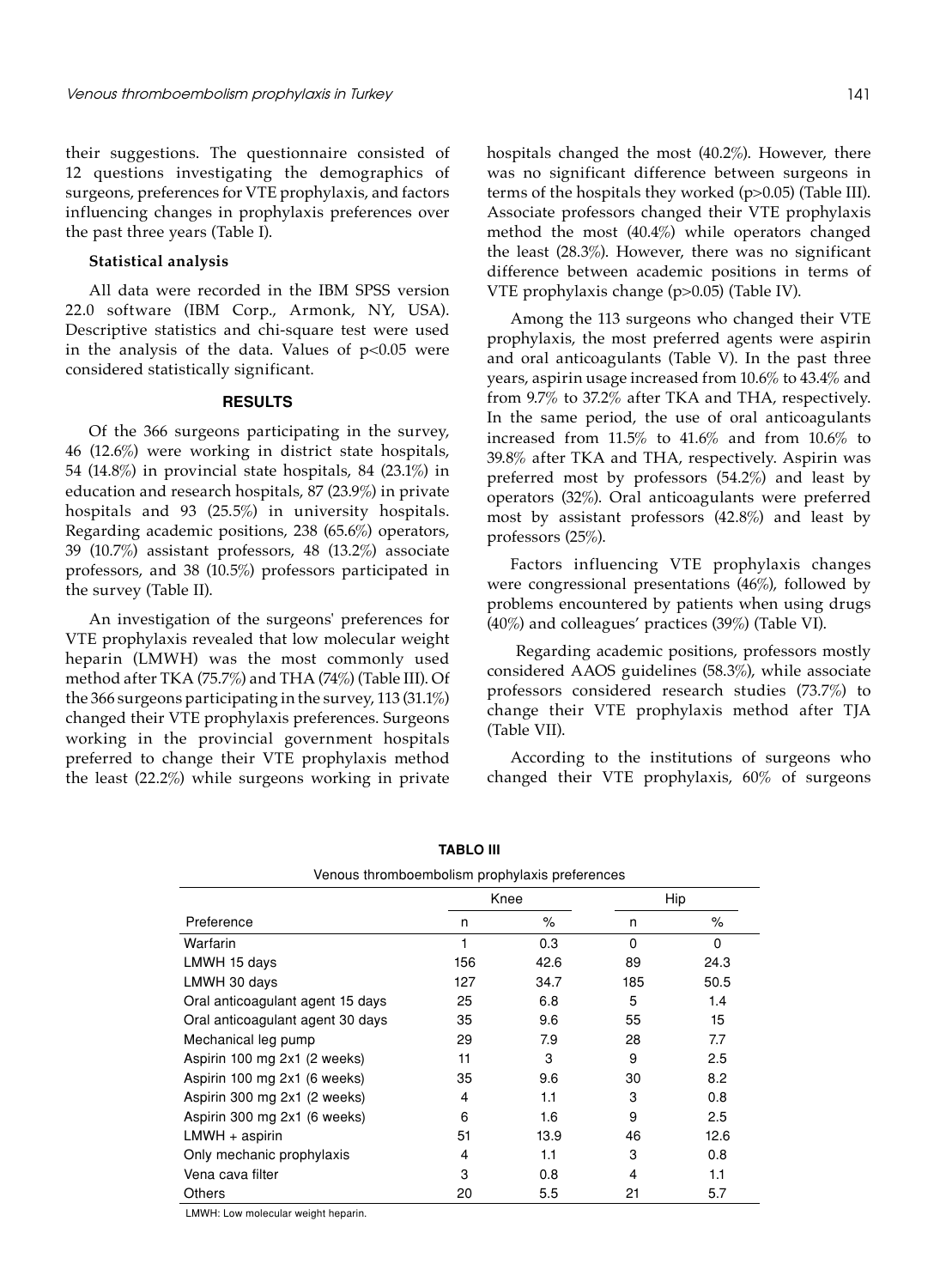## **Table IV**

Comparison of changes in venous thromboembolism prophylaxis and use of risk classification in terms of institutions and academic positions

|                                        | VTE prophylaxis change |      |     |      |      | Risk classification usage |      |     |      |      |
|----------------------------------------|------------------------|------|-----|------|------|---------------------------|------|-----|------|------|
|                                        | Yes                    |      | No  |      |      | Yes                       |      | No  |      |      |
|                                        | n                      | $\%$ | n   | $\%$ | р    | n                         | $\%$ | n   | $\%$ | p    |
| Workplace                              |                        |      |     |      |      |                           |      |     |      |      |
| <b>District State Hospital</b>         | 12                     | 26.7 | 33  | 73.3 |      | 7                         | 16.3 | 36  | 83.7 |      |
| <b>Provincial State Hospital</b>       | 12                     | 22.2 | 42  | 77.8 |      | 16                        | 29.6 | 38  | 70.4 |      |
| <b>Education and Research Hospital</b> | 23                     | 27.7 | 60  | 72.3 | 0.17 | 30                        | 36.1 | 53  | 73.9 | 0.01 |
| Private Hospital                       | 35                     | 40.2 | 52  | 59.8 |      | 28                        | 32.2 | 59  | 67.8 |      |
| University Hospital                    | 30                     | 32.6 | 62  | 76.4 |      | 37                        | 40.2 | 55  | 59.8 |      |
| <b>Academic Positions</b>              |                        |      |     |      |      |                           |      |     |      |      |
| Operator                               | 67                     | 28.3 | 170 | 71.7 |      | 54                        | 23.0 | 181 | 77.0 |      |
| Assistant professor                    | 14                     | 35.9 | 25  | 74.1 |      | 13                        | 33.3 | 26  | 66.7 |      |
| Associate professor                    | 19                     | 40.4 | 28  | 59.6 | 0.35 | 28                        | 59.6 | 19  | 40.4 | 0.00 |
| Professor                              | 12                     | 32.4 | 25  | 67.6 |      | 23                        | 62.2 | 14  | 37.8 |      |

VTE: Venous thromboembolism.

working at universities changed their VTE prophylaxis due to the AAOS guidelines, while surgeons working at education and research hospitals preferred congressional presentations and colleagues' experiences equally (52.2%). On the other hand, 48.6% of surgeons working at private hospitals changed their VTE prophylaxis due to congress presentations, while surgeons working at provincial state hospitals preferred congressional presentations and problems encountered by patients when using drugs (58.3%) equally. In addition, 66.7% of surgeons working at county state hospitals changed their prophylaxis

**Table V**

Previously and currently preferred venous thromboembolism prophylaxis methods of 113 orthopedic surgeons who changed their prophylaxis preferences over past three years

|                                     |          | Total knee arthroplasty |                |      | Total hip arthroplasty |      |          |      |  |
|-------------------------------------|----------|-------------------------|----------------|------|------------------------|------|----------|------|--|
|                                     | Current  |                         | Previous       |      | Current                |      | Previous |      |  |
| Prophylaxis preference              | n        | $\%$                    | n              | $\%$ | n                      | $\%$ | n        | $\%$ |  |
| Warfarin                            | $\Omega$ |                         | $\overline{c}$ | 1.8  | $\Omega$               |      | 2        | 1.8  |  |
| LMWH 15 days                        | 31       | 27.4                    | 56             | 49.6 | 13                     | 11.5 | 37       | 32.7 |  |
| LMWH 30 days                        | 21       | 18.6                    | 46             | 40.7 | 38                     | 33.6 | 62       | 54.9 |  |
| Oral anticoagulant agent 15 days    | 16       | 14.2                    | 10             | 8.8  | 5                      | 4.4  | 4        | 3.5  |  |
| Oral anticoagulant agent 30 days    | 31       | 27.4                    | 4              | 3.5  | 40                     | 35.4 | 9        | 8    |  |
| Mechanical leg pump                 | 8        | 7.1                     | 6              | 5.3  | 10                     | 8.8  | 6        | 5.3  |  |
| Aspirin 100 mg $2\times1$ (2 weeks) | 5        | 4.4                     | 6              | 5.3  | 4                      | 3.5  | 2        | 1.8  |  |
| Aspirin 100 mg $2\times1$ (6 weeks) | 18       | 15.9                    | 2              | 1.8  | 14                     | 12.4 | 2        | 1.8  |  |
| Aspirin 300 mg $2\times1$ (2 weeks) | 3        | 2.7                     | 0              | 0    | 3                      | 2.7  | 0        | 0    |  |
| Aspirin 300 mg $2\times1$ (6 weeks) | 3        | 2.7                     | 0              | 0    | 5                      | 4.4  |          | 0.9  |  |
| Heparin $+$ aspirin                 | 28       | 24.8                    | 6              | 5.3  | 22                     | 19.5 | 8        | 7.1  |  |
| Only mechanics                      | 0        | 0                       |                | 0.9  | 0                      | 0    |          | 0.9  |  |
| Vena cava filter                    |          | 0.9                     |                | 0.9  |                        | 0.9  |          | 0.9  |  |
| <b>Others</b>                       | 10       | 8.8                     | 4              | 3.5  | 9                      | 8    | 4        | 3.5  |  |

LMWH: Low molecular weight heparin.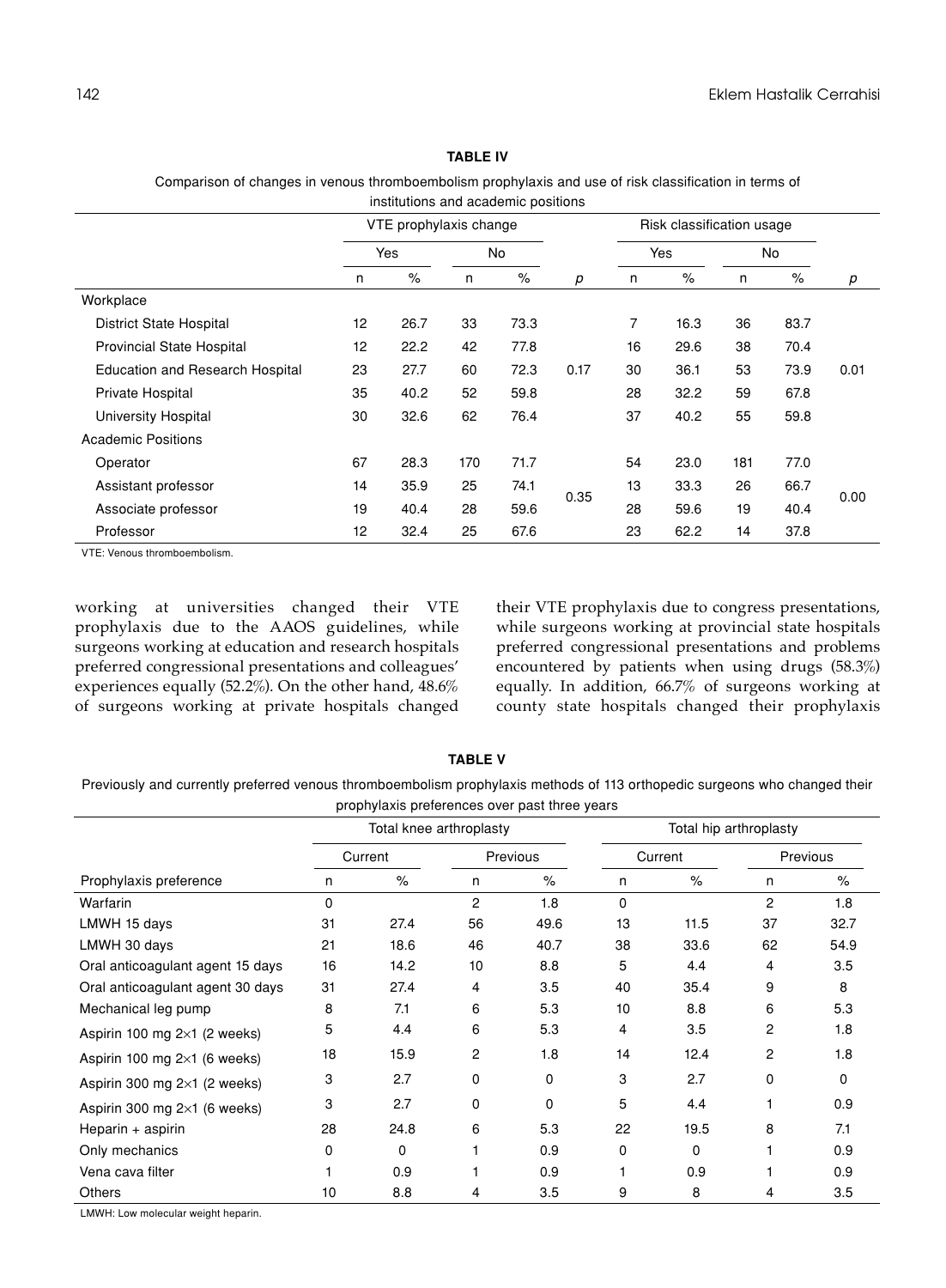## **Table VI**

Factors effective on changing venous thromboembolism prophylaxis preferences

| Factors                              | n  | %  | 95% CI    |
|--------------------------------------|----|----|-----------|
| Congress presentations               | 52 | 46 | $37 - 55$ |
| Problems encountered during drug use | 46 | 40 | $32 - 49$ |
| Practices of colleagues              | 44 | 39 | $30 - 48$ |
| Scientific articles                  | 43 | 38 | 29-47     |
| AAOS guideline                       | 41 | 36 | 28-45     |
| ACCP guideline                       | 21 | 19 | 12-26     |
| NICE guideline                       | 12 | 10 | $6-17$    |
| Bleeding complication                | 15 | 13 | $8 - 20$  |

CI: Confidence interval; AAOS: American Academy of Orthopedic Surgeons; ACCP: American College of Chest Physicians; NICE: National Institute for Health and Care Excellence.

| ו וטומנוטהאוווט טכנאכטה מטמטטוזוט טטאנוטהא מהט ומטנטוא נהמנ מהטכנ דטווטטא נהוטוווטטטוווטואווו טוטטוודאנאוא טהמ |    |                   |                          |      |                           |      |                        |      |                                               |      |                              |      |
|----------------------------------------------------------------------------------------------------------------|----|-------------------|--------------------------|------|---------------------------|------|------------------------|------|-----------------------------------------------|------|------------------------------|------|
|                                                                                                                |    | AAOS<br>Guideline | <b>ACCP</b><br>Guideline |      | Congress<br>presentations |      | Scientific<br>articles |      | Problems<br>encountered<br>during in drug use |      | Experiences of<br>colleagues |      |
|                                                                                                                | n  | $\%$              | n                        | %    | n                         | $\%$ | n                      | %    | n                                             | $\%$ | n                            | $\%$ |
| Operator                                                                                                       | 16 | 23.7              |                          | 10.4 | 29                        | 43.3 | 16                     | 23.9 | 31                                            | 46.3 | 29                           | 43.3 |
| Assistant professor                                                                                            | 5  | 35.7              |                          | 7.1  |                           | 50.0 | 6                      | 42.9 | 5                                             | 35.7 |                              | 50.0 |
| Associate professor                                                                                            | 13 | 68.4              | 8                        | 42.1 | 12                        | 63.2 | 14                     | 73.7 |                                               | 36.8 |                              | 36.8 |
| Professor                                                                                                      |    | 58.3              | 5                        | 41.7 | 4                         | 33.3 | 6                      | 50.0 | 2                                             | 16.7 |                              | 8.3  |

## **Table VII**

#### Relationship between academic positions and factors that affect venous thromboembolism prophylaxis changes

AAOS: American Academy of Orthopedic Surgeons; ACCP: American College of Chest Physicians.

*Note:* Surgeons were offered to choose more than one cause.

due to problems encountered by patients when using drugs as reference.

Of the surgeons participating in the survey, 118 (32.7%) were using a risk classification system to choose a VTE prophylaxis method. Risk classification system was most used by surgeons working at university hospitals (40.2%) and least used by surgeons working at district state hospitals  $(16.3\%)$  (p<0.05). Regarding academic positions, professors used risk classification the most (62.2%) while operators used the least  $(23\%)$  (p<0.05) (Table III).

#### **DISCUSSION**

In this study, we found that the usage of aspirin for VTE prophylaxis increased from 10.6% to 43.4% and from 9.7% to 37.2% after TKA and THA, respectively. We also found that the usage of oral anticoagulant increased from 11.5% to 41.6% and from 10.6% to 39.8% after TKA and THA, respectively.

Venous thromboembolism is a serious complication after knee and hip arthroplasty.[7] Hence, VTE prophylaxis is recommended after TKA and THA. However, potent anticoagulants used in VTE prophylaxis have been reported to cause bleeding,<sup>[11]</sup> wound problems, $^{[12]}$  hematoma, $^{[12]}$  reoperation, $^{[13]}$ and infection.<sup>[12]</sup> Moreover, potent anticoagulants did not reduce the incidence of symptomatic VTE and mortality.<sup>[14]</sup> The multimodal prophylaxis which includes early onset of mobilization, use of intermittent pressure devises for mechanical prophylaxis, and use of aspirin have gained popularity by providing effective VTE prophylaxis and reducing risk of bleeding.<sup>[1,15-17]</sup> Numerous studies using this method have been published in last two decades. The organizations that prepare guidelines for VTE prophylaxis started to take these studies into consideration. AAOS issued a guideline in 2007 which recommended the use of aspirin 325 mg twice daily for six weeks for patients at standard risk of pulmonary embolism (PE) and major bleeding, those with a standard risk of PE and elevated risk of major bleeding, and those with an elevated risk of PE and major bleeding groups separately.<sup>[18]</sup> In 2011, AAOS suggested that any of the anticoagulants may be preferred considering bleeding and VTE prophylaxis in balance.<sup>[19]</sup> The seventh and eighth editions of the ACCP guidelines, published in 2004 and 2008,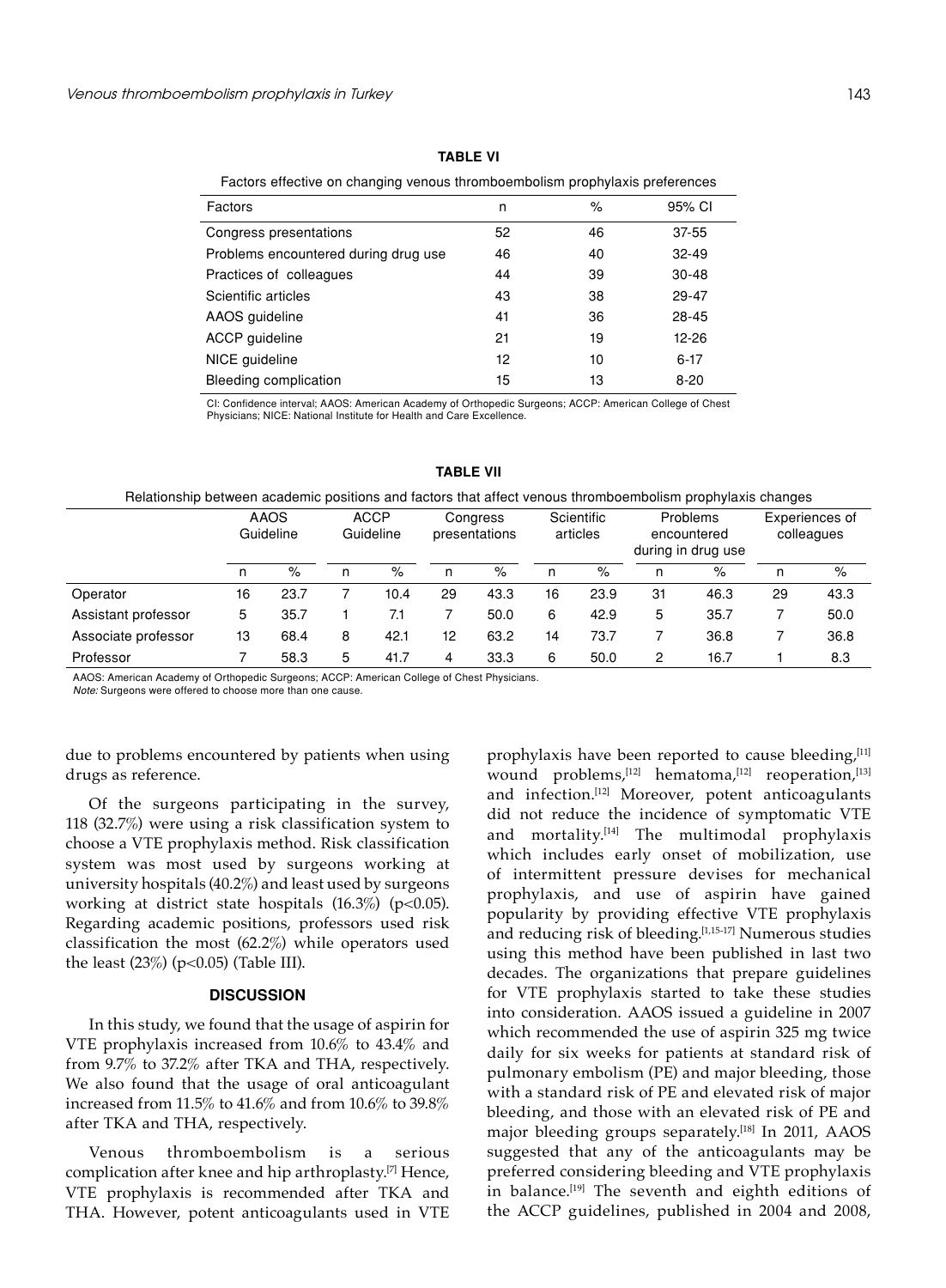respectively, recommended against the use of aspirin for VTE prophylaxis in patients undergoing arthroplasty.[20,21] However, the ninth ACCP guideline published in 2012 recommended mechanical prophylaxis, aspirin and oral anticoagulants for VTE prophylaxis.[7] Although few studies have reported discrepancies between the ACCP guideline and clinical practice after major orthopedic surgery,[22,23] the compliance of orthopedic surgeons with these changes in clinical practice guidelines needs to be adequately explored. In a meta-analysis published in 2016, the compliance with ACCP recommendations after major orthopedic surgery increased over time; however, post-discharge compliance was reported to be inadequate.<sup>[24]</sup> A survey conducted with 222 orthopedic surgeons in Korea in 2011-2012 reported that the rate of routine VTE prophylaxis was 60.4%, the rate of prophylaxis according to the patient's health status was 19.4%, and the rate of no prophylaxis was reported as 20.2%. In the same study, compression bandages were the most commonly used method (72.9%), and direct factor Xa inhibitors were pharmacologically the most preferred drugs  $(46.9\%)$ .<sup>[25]</sup> Another survey conducted in Australia in 2009 reported that 98% of orthopedic surgeons prefer pharmacological prophylaxis and largely use LMWH (TKA 84%, THA 79%).[26] Moreover, a survey conducted in 2008 showed that 85% and 89% of orthopedic surgeons read ACCP and AAOS guidelines in the USA, respectively. However, the majority of participants agreed with the AAOS guideline (88%) instead of the ACCP guideline (30%).<sup>[27]</sup> Again, in this study, the aspirin preference rate for VTE prophylaxis after arthroplasty in the USA was lower than 1%. On the other hand, a survey conducted at the American Association of Hip and Knee Surgeons meeting in 2016 reported that aspirin was the most preferred agent for VTE prophylaxis in patients undergoing arthroplasty  $(80\%)$ .<sup>[28]</sup> These factors may explain why the use of aspirin has increased in recent years: adequate VTE prophylaxis in most patients,[29] less bleeding and no requirement for monitoring,<sup>[30]</sup> being inexpensive and safe,<sup>[31,32]</sup> causing less wound problems,[33] reducing the risk of periprosthetic infection[34] and strong recommendations in favor of aspirin in recent clinical practice guidelines.<sup>[7,18]</sup>

Our survey demonstrated that the use of oral anticoagulants for VTE prophylaxis has also increased in the last three years. A recent randomized controlled trial revealed that aspirin has similar efficacy compared with apixaban (an oral anticoagulant) in patients undergoing THA and TKA.<sup>[35]</sup> Bloch et al.<sup>[36]</sup> compared dabigatran (an oral anticoagulant) and multimodal prophylaxis (LMWH during hospitalization and aspirin during discharge) and found that dabigatran causes significantly increased leakage from the wound  $(p<0.001)$  and higher rates of VTE  $(p=0.047)$ . Similarly, rivaroxaban has been reported to cause more hidden blood loss and more wound problems compared with LMWH and aspirin.<sup>[33]</sup> We believe that it may be more rational to use oral anticoagulants in cases with high risk of VTE to avoid complications such as bleeding and wound problems.

Our study demonstrated that LMWH is still the most preferred VTE prophylaxis method (75.7% and 74% following TKA and THA, respectively) in Turkey. Three years ago, these rates were 92.1% and 88.5% after TKA and THA, respectively. The reasons for decreased LMWH use may be attributed to higher cost, subcutaneous use, bleeding complications and recommendations of recent guidelines in favor of other modalities such as aspirin, oral anticoagulants, and mechanical prophylaxis.

This study showed that congress presentations (46%) were most effective factor in changing preferences for VTE prophylaxis. Therefore, it may be useful to present the current changes in VTE prophylaxis guidelines at congresses to increase awareness among orthopedic surgeons.

Risk assessment methods have been used to individualize VTE prophylaxis in patients undergoing arthroplasty. Nam et al.[37] have used a risk assessment method and reduced the use of more potent anticoagulants by 70%, while keeping symptomatic VTE risk low. A recent study by Parvizi et al.[5] used the United States Inpatient Sample data and identified 1,721,806 patients undergoing arthroplasty, among whom 15,775 (0.9%) developed VTE postoperatively. According to this study, hypercoagulability, metastatic cancer, stroke, sepsis and chronic obstructive pulmonary disease had the highest risk scores. Patients with any of these conditions were found to have a VTE risk greater than 3% postoperatively. Using this model, the authors have developed an iPhone operating system (Apple Inc., Cupertino, California) application (VTEstimator, MedApp LLC, Wilmington, Delaware) so that low and high-risk patients can be identified and the appropriate method for VTE prophylaxis may be selected.

According to our study, 32.2% of surgeons use risk assessment methods in Turkey. Surgeons working at university hospitals (40.2%) and professors (62.2%) use risk assessment methods most commonly. Considering that the majority of surgeons do not use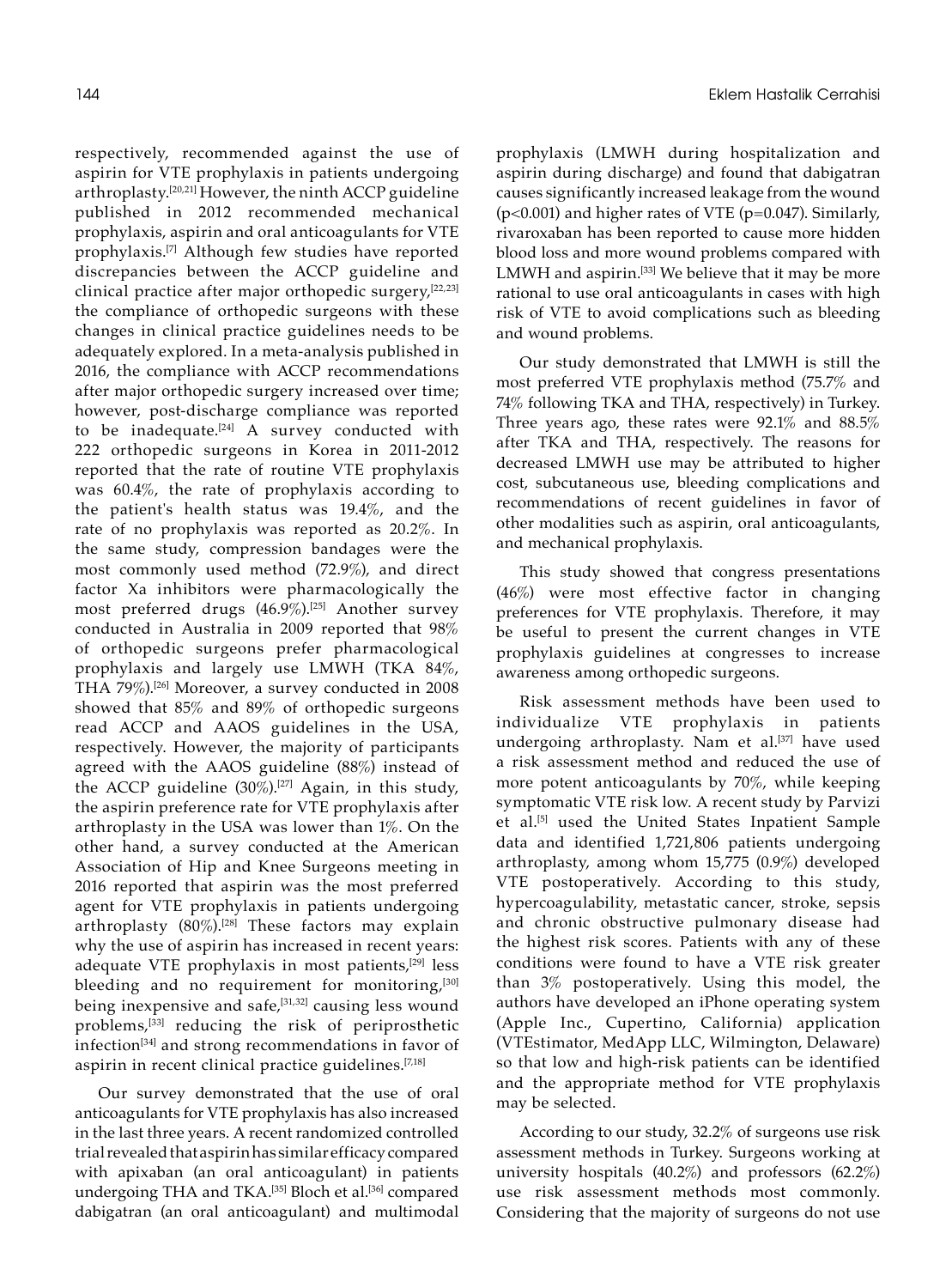risk assessment methods in Turkey, presenting this issue in training programs and congresses may be useful to raise awareness.

Our study has several limitations. Firstly, we did not classify the participants according to their work region. However, in an era of Internet and webinars, knowledge is easily accessible in all geographic regions. Secondly, the rate of revision surgery among the majority of participants was low. Hence, the results may not adequately reflect the VTE preferences in revision arthroplasties.

In conclusion, one-third of orthopedic surgeons have changed their preferences for VTE prophylaxis over the past three years in Turkey. Congressional presentations, difficulties experienced by patients when using drugs, and AAOS guidelines were found to be the most influential on the changes. In parallel to clinical practice guidelines, changes were in favor of aspirin and oral anticoagulants. It may be helpful to emphasize the risk assessment and individualized VTE prophylaxis concepts and present such changes at training programs and congresses. We suggest that Turkish Orthopedic Association may perform a survey regarding VTE prophylaxis among all orthopedic surgeons in Turkey. Also, the VTE study group may be activated and may prepare a guideline for VTE prophylaxis in patients undergoing TJA.

## **Acknowledgments**

The authors did not receive any grants or outside funding in support of their research or preparation of this manuscript. They did not receive payments or other benefits or a commitment or agreement to provide such benefits from any commercial entity.

#### **Declaration of conflicting interests**

The authors declared no conflicts of interest with respect to the authorship and/or publication of this article.

## **Funding**

The authors received no financial support for the research and/or authorship of this article.

#### **REFERENCES**

- 1. Ethgen O, Bruyère O, Richy F, Dardennes C, Reginster JY. Health-related quality of life in total hip and total knee arthroplasty. A qualitative and systematic review of the literature. J Bone Joint Surg Am 2004;86:963-74.
- 2. Altıntaş F, Uluçay C, Uğutmen E, Güven M, Unay K. Long-term use of fondaparinux in major orthopedic surgery. [Article in Turkish] Eklem Hastalik Cerrahisi 2012;23:168-72.
- 3. Spyropoulos AC, Lin J. Direct medical costs of venous thromboembolism and subsequent hospital readmission rates: an administrative claims analysis from 30 managed care organizations. J Manag Care Pharm 2007;13:475-86.
- 4. Elias P, Khanna R, Dudley A, Davies J, Jacolbia R, McArthur K, et al. Automating Venous Thromboembolism Risk

Calculation Using Electronic Health Record Data upon Hospital Admission: The Automated Padua Prediction Score. J Hosp Med 2017;12:231-7.

- 5. Parvizi J, Huang R, Rezapoor M, Bagheri B, Maltenfort MG. Individualized risk model for venous thromboembolism after total joint arthroplasty. J Arthroplasty 2016;31:180-6.
- 6. Caprini JA, Arcelus JI, Hasty JH, Tamhane AC, Fabrega F. Clinical assessment of venous thromboembolic risk in surgical patients. Semin Thromb Hemost 1991;17:304-12.
- 7. Falck-Ytter Y, Francis CW, Johanson NA, Curley C, Dahl OE, Schulman S, et al. Prevention of VTE in orthopedic surgery patients: Antithrombotic therapy and prevention of thrombosis, 9th ed: American College of Chest Physicians Evidence-Based Clinical Practice Guidelines. Chest 2012;141(2 Suppl):e278S-e325S.
- 8. Johanson NA, Lachiewicz PF, Lieberman JR, Lotke PA, Parvizi J, Pellegrini V, et al. American academy of orthopaedic surgeons clinical practice guideline on. Prevention of symptomatic pulmonary embolism in patients undergoing total hip or knee arthroplasty. J Bone Joint Surg [Am] 2009;91:1756-7.
- 9. Pellegrini VD Jr, Ferguson PC, Cruess R, Cruess S, Briggs TW. Sufficient competence to enter the unsupervised practice of orthopaedics: what is it, when does it occur, and do we know it when we see it? AOA Critical Issues. J Bone Joint Surg [Am] 2015;97:1459-64.
- 10. Azboy İ, Yalvaç ES, Azboy N, Şahin İ, Zehir S. Preferences of surgeons in total knee and hip arthroplasty, and operating room facilities in Turkey: a survey. [Article in Turkish] Eklem Hastalik Cerrahisi 2016;27:34-40.
- 11. Levine MN, Raskob G, Beyth RJ, Kearon C, Schulman S. Hemorrhagic complications of anticoagulant treatment: the Seventh ACCP Conference on Antithrombotic and Thrombolytic Therapy. Chest 2004;126:287-310.
- 12. Agaba P, Kildow BJ, Dhotar H, Seyler TM, Bolognesi M. Comparison of postoperative complications after total hip arthroplasty among patients receiving aspirin, enoxaparin, warfarin, and factor Xa inhibitors. J Orthop 2017;14:537-43.
- 13. Galat DD, McGovern SC, Larson DR, Harrington JR, Hanssen AD, Clarke HD. Surgical treatment of early wound complications following primary total knee arthroplasty. J Bone Joint Surg [Am] 2009;91:48-54.
- 14. Sharrock NE, Gonzalez Della Valle A, Go G, Lyman S, Salvati EA. Potent anticoagulants are associated with a higher allcause mortality rate after hip and knee arthroplasty. Clin Orthop Relat Res 2008;466:714-21.
- 15. Dorr LD, Gendelman V, Maheshwari AV, Boutary M, Wan Z, Long WT. Multimodal thromboprophylaxis for total hip and knee arthroplasty based on risk assessment. J Bone Joint Surg [Am] 2007;89:2648-57.
- 16. Salvati EA, Sharrock NE, Westrich G, Potter HG, Valle AG, Sculco TP. The 2007 ABJS Nicolas Andry Award: three decades of clinical, basic, and applied research on thromboembolic disease after THA: rationale and clinical results of a multimodal prophylaxis protocol. Clin Orthop Relat Res 2007;459:246-54.
- 17. Jiang Y, Du H, Liu J, Zhou Y. Aspirin combined with mechanical measures to prevent venous thromboembolism after total knee arthroplasty: a randomized controlled trial. Chin Med J (Engl) 2014;127:2201-5.
- 18. Parvizi J, Azzam K, Rothman RH. Deep venous thrombosis prophylaxis for total joint arthroplasty: